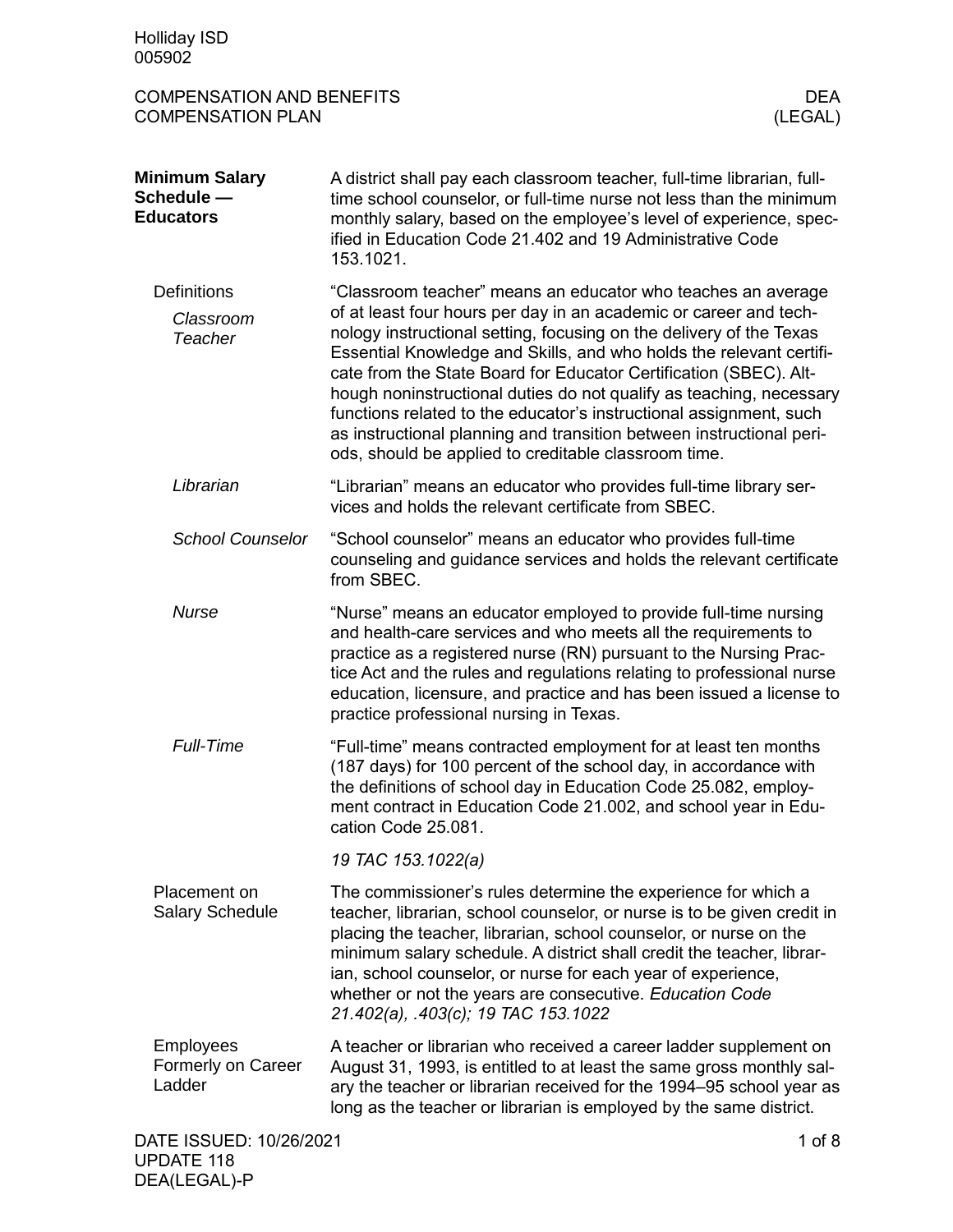| <b>COMPENSATION AND BENEFITS</b> |         |
|----------------------------------|---------|
| <b>COMPENSATION PLAN</b>         | (LEGAL) |

|                                              |    | In addition, a teacher or librarian who was on level two or three of<br>the career ladder is entitled, as long as he or she is employed by<br>the same district, to placement on the minimum salary schedule<br>according to the guidelines at Education Code 21.403(d). Educa-<br>tion Code 21.402(f), .403(d)                                                                                         |  |  |
|----------------------------------------------|----|---------------------------------------------------------------------------------------------------------------------------------------------------------------------------------------------------------------------------------------------------------------------------------------------------------------------------------------------------------------------------------------------------------|--|--|
| Pay Increases                                |    | A district shall not grant any extra compensation, fee, or allowance<br>to a public officer, agent, servant, or contractor after service has<br>been rendered or a contract entered into and performed in whole<br>or in part. Tex. Const. Art. III, Sec. 53                                                                                                                                            |  |  |
| Public Hearing-<br><b>Contract Employees</b> |    | A district may not pay an employee or former employee more than<br>an amount owed under a contract with the employee unless the<br>district holds at least one public hearing. Notice of the hearing must<br>be given in accordance with notice of a public meeting under the<br>Texas Open Meetings Act [see BE].                                                                                      |  |  |
|                                              |    | The board must state the following at the public hearing:                                                                                                                                                                                                                                                                                                                                               |  |  |
|                                              | 1. | The source and exact amount of the payment;                                                                                                                                                                                                                                                                                                                                                             |  |  |
|                                              | 2. | The reason the payment is being offered including the public<br>purpose that will be served by making the payment; and                                                                                                                                                                                                                                                                                  |  |  |
|                                              | 3. | The terms for distribution of the payment that effect and main-<br>tain the public purpose.                                                                                                                                                                                                                                                                                                             |  |  |
|                                              |    | Local Gov't Code 180.007                                                                                                                                                                                                                                                                                                                                                                                |  |  |
| Increase in Basic<br>Allotment               |    | During any school year for which the maximum amount of the<br>basic allotment provided under Education Code 48.015(a) or (b) is<br>greater than the maximum amount provided for the preceding<br>school year, a district must use at least 30 percent of the district's<br>increased funding to provide compensation increases to full-time<br>district employees other than administrators as follows: |  |  |
|                                              | 1. | 75 percent must be used to increase the compensation paid<br>to classroom teachers, full-time librarians, full-time school<br>counselors certified under Education Code Chapter 21, Sub-<br>chapter B and full-time school nurses, prioritizing differenti-<br>ated compensation for classroom teachers with more than<br>five years of experience; and                                                 |  |  |
|                                              | 2. | 25 percent may be used as determined by the district to in-<br>crease compensation paid to full-time district employees.                                                                                                                                                                                                                                                                                |  |  |
|                                              |    | "Compensation" includes benefits such as insurance premiums.                                                                                                                                                                                                                                                                                                                                            |  |  |
|                                              |    | $Edu$ cation Code 10 051(a) (d)                                                                                                                                                                                                                                                                                                                                                                         |  |  |

*Education Code 48.051(c), (d)*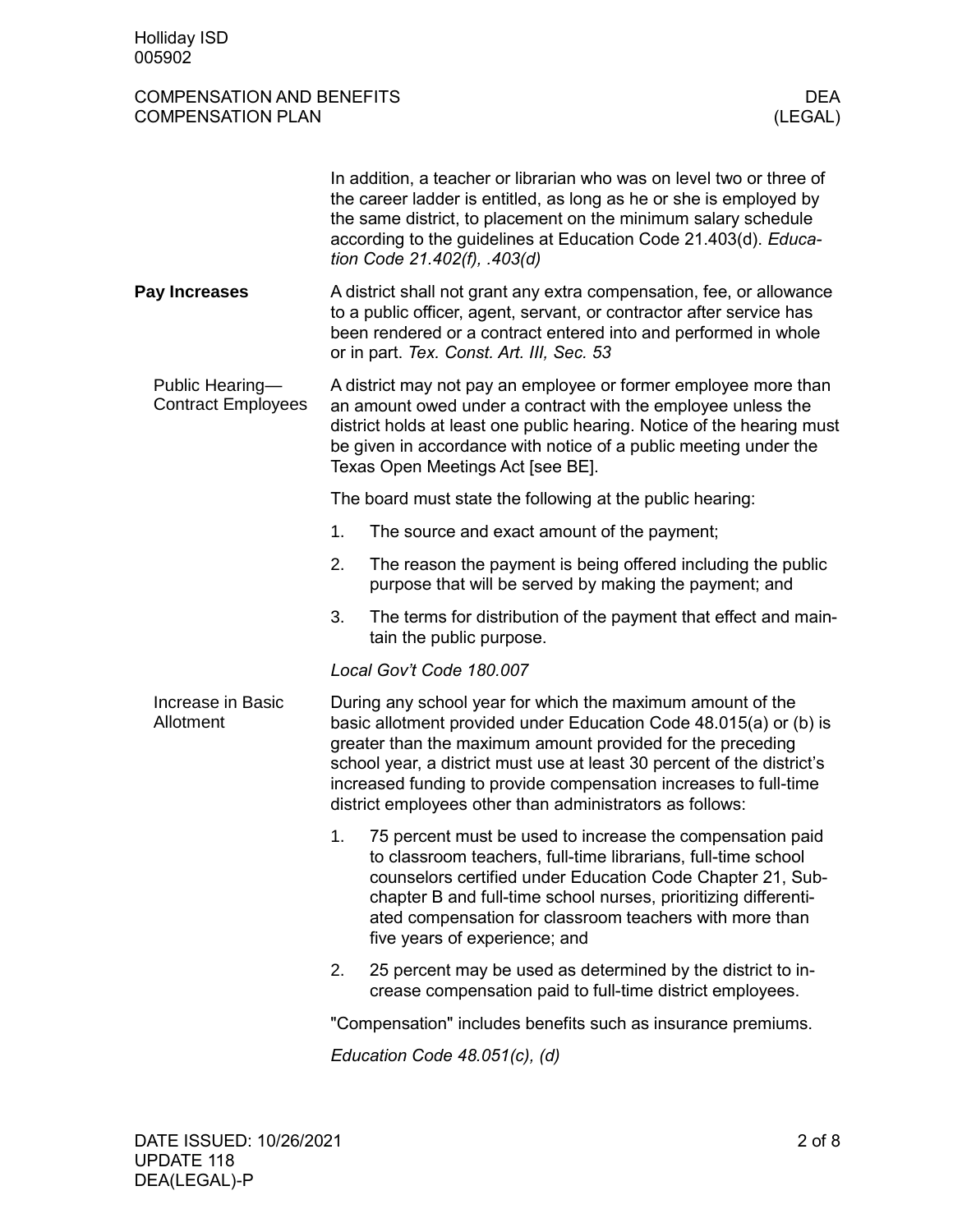| <b>COMPENSATION AND BENEFITS</b> |         |
|----------------------------------|---------|
| <b>COMPENSATION PLAN</b>         | (LEGAL) |

| Maintenance of<br>Salary                                            | An employee who received a salary increase from a district for the<br>2019–20 school year is, as long as the employee remains em-<br>ployed by the same district and the district is receiving at least the<br>same amount of funding as the amount of funding the district re-<br>ceived for the 2019–20 school year, entitled to salary that is at<br>least equal to the salary the employee received for the 2019-20<br>school year. |                                                                                                                                                                                                                                                                                                                                                                   |  |
|---------------------------------------------------------------------|-----------------------------------------------------------------------------------------------------------------------------------------------------------------------------------------------------------------------------------------------------------------------------------------------------------------------------------------------------------------------------------------------------------------------------------------|-------------------------------------------------------------------------------------------------------------------------------------------------------------------------------------------------------------------------------------------------------------------------------------------------------------------------------------------------------------------|--|
|                                                                     |                                                                                                                                                                                                                                                                                                                                                                                                                                         | This requirement does not apply if the board:                                                                                                                                                                                                                                                                                                                     |  |
|                                                                     | 1.                                                                                                                                                                                                                                                                                                                                                                                                                                      | Implements a furlough program under Education Code<br>21.4021 [see Furlough Program, below], a salary reduction<br>under Education Code 21.4022 [see Salary Reduction/Fur-<br>lough Process, below], and a widespread reduction in salaries<br>under Education Code 21.4032 [see Widespread Salary Re-<br>ductions, below] in reducing the employee's salary; and |  |
|                                                                     | 2.                                                                                                                                                                                                                                                                                                                                                                                                                                      | Has adopted a resolution declaring a financial exigency for<br>the district under Education Code 44.011. [See CEA]                                                                                                                                                                                                                                                |  |
|                                                                     | Code.                                                                                                                                                                                                                                                                                                                                                                                                                                   | A reduction in the salary of a district employee described above is<br>subject to the rights granted to the employee under the Education                                                                                                                                                                                                                          |  |
|                                                                     |                                                                                                                                                                                                                                                                                                                                                                                                                                         | Education Code $48.051(c-1)$ , $(c-2)$                                                                                                                                                                                                                                                                                                                            |  |
| <b>Salary Advances and</b><br>Loans                                 |                                                                                                                                                                                                                                                                                                                                                                                                                                         | A district shall not lend its credit or gratuitously grant public money<br>or things of value in aid of any individual, association, or corpora-<br>tion. Tex. Const. Art. III, Sec. 52; Brazoria County v. Perry, 537<br>S.W.2d 89 (Tex. Civ. App.-Houston [1st Dist.] 1976, no writ)                                                                            |  |
| <b>Designation of</b><br><b>Compensation for</b><br><b>Benefits</b> |                                                                                                                                                                                                                                                                                                                                                                                                                                         | An employee who is covered by a cafeteria plan or who is eligible<br>to pay health-care premiums through a premium conversion plan<br>may elect to designate a portion of the employee's compensation<br>to be used as health-care supplementation. The amount desig-<br>nated may not exceed the amount permitted under federal law. Ed-<br>ucation Code 22.103  |  |
| Use                                                                 | 22.106                                                                                                                                                                                                                                                                                                                                                                                                                                  | An employee may use the compensation designated for health-<br>care supplementation for any employee benefit, including deposit-<br>ing the designated amount into a cafeteria plan in which the em-<br>ployee is enrolled or using the designated amount for health-care<br>premiums through a premium conversion plan. Education Code                           |  |
| <b>Annual Election</b>                                              |                                                                                                                                                                                                                                                                                                                                                                                                                                         | Each school year, an active employee must elect in writing whether<br>to designate a portion of the employee's compensation to be used<br>as health-care supplementation. The election must be made at the<br>same time that the employee elects to participate in a cafeteria<br>plan, if applicable. Education Code 22.105                                      |  |
|                                                                     |                                                                                                                                                                                                                                                                                                                                                                                                                                         |                                                                                                                                                                                                                                                                                                                                                                   |  |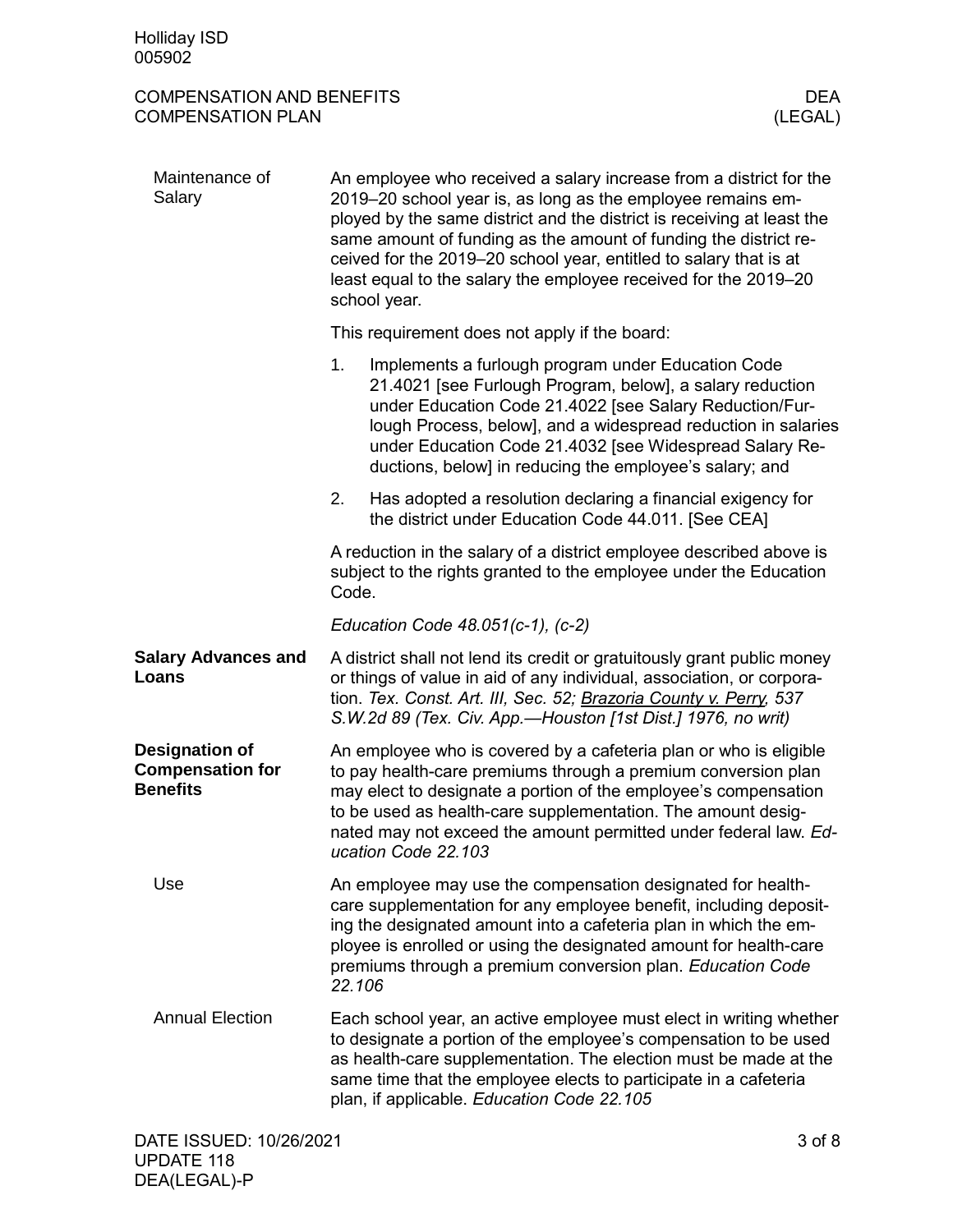# COMPENSATION AND BENEFITS DEA COMPENSATION PLAN

| <b>Definition</b>                         | For purposes of the designation of compensation as health-care<br>supplementation, "employee" means an active, contributing mem-<br>ber of the Teacher Retirement System (TRS) who:                                                                                                                                                           |                                                                                                                                                                                                                                                                            |  |  |  |
|-------------------------------------------|-----------------------------------------------------------------------------------------------------------------------------------------------------------------------------------------------------------------------------------------------------------------------------------------------------------------------------------------------|----------------------------------------------------------------------------------------------------------------------------------------------------------------------------------------------------------------------------------------------------------------------------|--|--|--|
|                                           | 1.                                                                                                                                                                                                                                                                                                                                            | Is employed by a district;                                                                                                                                                                                                                                                 |  |  |  |
|                                           | 2.                                                                                                                                                                                                                                                                                                                                            | Is not a retiree eligible for coverage under Insurance Code<br>Chapter 1575 (retiree group health benefits);                                                                                                                                                               |  |  |  |
|                                           | 3.                                                                                                                                                                                                                                                                                                                                            | Is not eligible for coverage by a group insurance plan under<br>Insurance Code Chapter 1551 (state employee health insur-<br>ance) or Chapter 1601 (state university employee health in-<br>surance); and                                                                  |  |  |  |
|                                           | 4.                                                                                                                                                                                                                                                                                                                                            | Is not an individual performing personal services for the dis-<br>trict as an independent contractor.                                                                                                                                                                      |  |  |  |
|                                           |                                                                                                                                                                                                                                                                                                                                               | Education Code 22.101(2)                                                                                                                                                                                                                                                   |  |  |  |
| <b>TRS Contributions</b><br>for New Hires | During each fiscal year, a district shall pay an amount equal to the<br>state contribution rate, as established by the General Appropria-<br>tions Act for the fiscal year, applied to the aggregate compensation<br>of new members of the retirement system, during their first 90 days<br>of employment.                                    |                                                                                                                                                                                                                                                                            |  |  |  |
|                                           | "New member" means a person first employed on or after Septem-<br>ber 1, 2005, including a former member who withdrew retirement<br>contributions under Government Code 822.003 and is reemployed<br>on or after September 1, 2005.                                                                                                           |                                                                                                                                                                                                                                                                            |  |  |  |
|                                           | On a monthly basis, a district shall:                                                                                                                                                                                                                                                                                                         |                                                                                                                                                                                                                                                                            |  |  |  |
|                                           | 1.                                                                                                                                                                                                                                                                                                                                            | Certify to TRS the total amount of salary paid during the first<br>90 days of employment of a new member and the total<br>amount of employer payments under this section for the pay-<br>roll periods; and                                                                 |  |  |  |
|                                           | 2.                                                                                                                                                                                                                                                                                                                                            | Retain information, as determined by TRS, sufficient to allow<br>administration of this section, including information for each<br>employee showing the applicable salary as well as aggregate<br>compensation for the first 90 days of employment for new em-<br>ployees. |  |  |  |
|                                           | A district must remit the amount required under this section to TRS<br>at the same time the district remits the member's contribution. In<br>computing the amount required to be remitted, a district shall in-<br>clude compensation paid to an employee for the entire pay period<br>that contains the 90th calendar day of new employment. |                                                                                                                                                                                                                                                                            |  |  |  |
|                                           | Gov't Code 825.4041                                                                                                                                                                                                                                                                                                                           |                                                                                                                                                                                                                                                                            |  |  |  |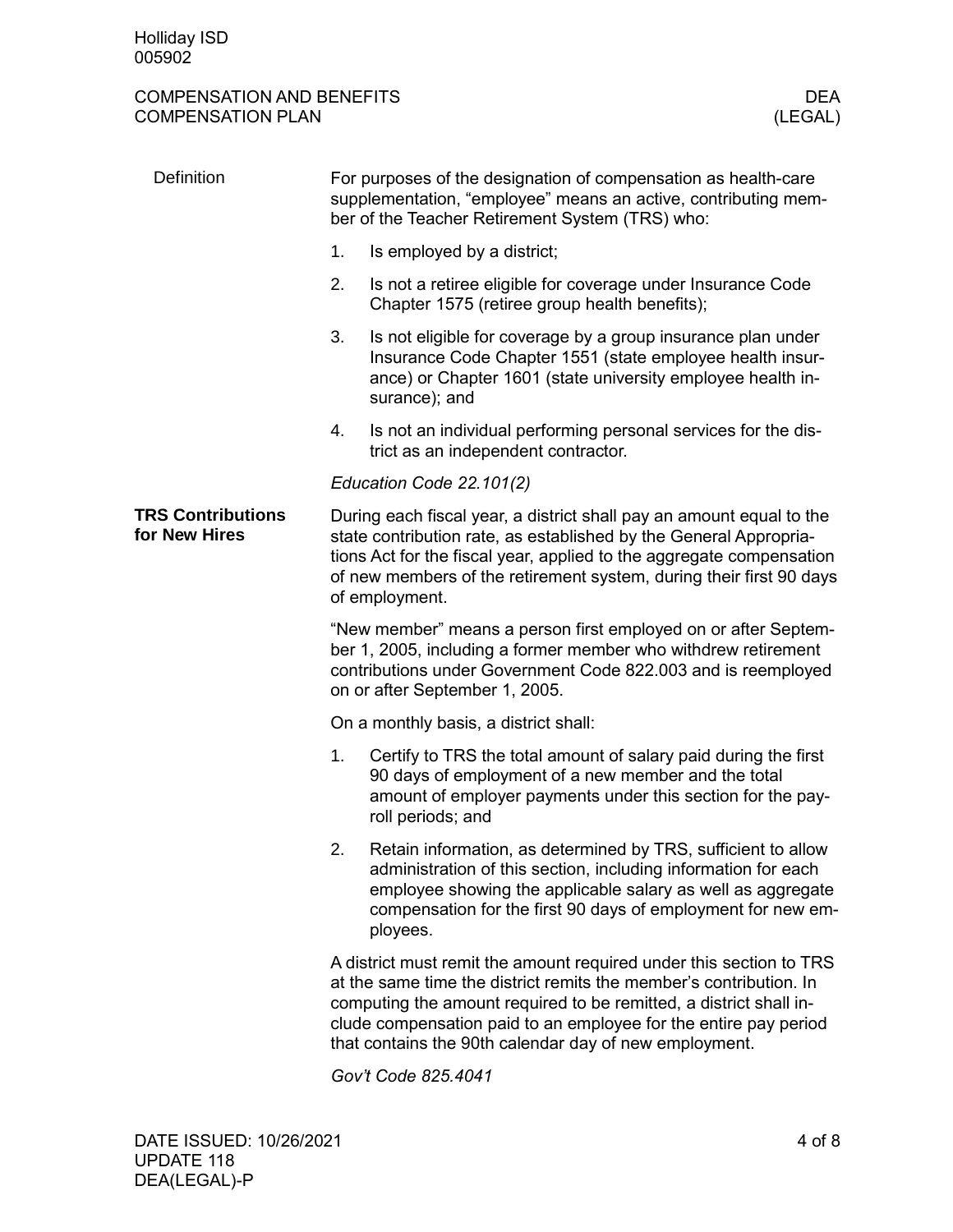| <b>COMPENSATION AND BENEFITS</b> |         |
|----------------------------------|---------|
| <b>COMPENSATION PLAN</b>         | (LEGAL) |

(LEGAL)

| <b>TRS Surcharge for</b><br><b>Rehired Retirees</b><br><b>TRS Fund</b> | During each payroll period for which a retiree is reported, a district<br>shall contribute to the retirement system for each retiree reported<br>an amount based on the retiree's salary equal to the sum of:                                                                                                                                                                                                                                                                                                                                                                                                                                                                                                                                              |  |  |
|------------------------------------------------------------------------|------------------------------------------------------------------------------------------------------------------------------------------------------------------------------------------------------------------------------------------------------------------------------------------------------------------------------------------------------------------------------------------------------------------------------------------------------------------------------------------------------------------------------------------------------------------------------------------------------------------------------------------------------------------------------------------------------------------------------------------------------------|--|--|
| Contributions                                                          | 1.<br>The current contribution amount that would be contributed by<br>the retiree if the retiree were an active, contributing member;<br>and                                                                                                                                                                                                                                                                                                                                                                                                                                                                                                                                                                                                               |  |  |
|                                                                        | 2.<br>The current contribution amount authorized by the General<br>Appropriations Act that the state would contribute for that re-<br>tiree if the retiree were an active, contributing member.                                                                                                                                                                                                                                                                                                                                                                                                                                                                                                                                                            |  |  |
|                                                                        | Gov't Code 825.4092(b)                                                                                                                                                                                                                                                                                                                                                                                                                                                                                                                                                                                                                                                                                                                                     |  |  |
| <b>Health Insurance</b><br>Contributions                               | In addition, each payroll period and for each rehired retiree who is<br>enrolled in TRS Care (retiree group health insurance), a district<br>shall contribute to the TRS Care trust fund an amount established<br>by TRS. In determining the amount to be contributed by the district,<br>TRS shall consider the amount a retiree is required to pay for the<br>retiree and any enrolled dependents to participate in the group pro-<br>gram and the full cost of the retiree's and enrolled dependents' par-<br>ticipation in the group program. If more than one employer reports<br>the retiree to TRS during a month, the amount of the required pay-<br>ment shall be prorated among employers. Gov't Code 825.4092(c);<br>Insurance Code 1575.204(b) |  |  |
| No Recovery of<br>Costs                                                | A district is ultimately responsible for payment of the contributions<br>above. A district may not directly or indirectly pass that cost on to<br>the retiree through payroll deduction, by imposition of a fee, or by<br>any other means designed to recover the cost. Gov't Code<br>825.4092(f)                                                                                                                                                                                                                                                                                                                                                                                                                                                          |  |  |
| Exception                                                              | A district is not required to contribute these amounts for a retiree<br>who retired from the retirement system before September 1, 2005.<br>Gov't Code 825.4092(e)                                                                                                                                                                                                                                                                                                                                                                                                                                                                                                                                                                                         |  |  |
| Temporary<br>Exception                                                 | A district is not required to contribute these amounts for a retiree<br>who retired from the retirement system after September 1, 2005,<br>and is employed in a position described by Government Code<br>824.6021(a) performing duties related to the mitigation of student<br>learning loss attributable to the coronavirus disease (COVID-19)<br>pandemic. This provision expires February 1, 2025. Gov't Code<br>825.4092(f)                                                                                                                                                                                                                                                                                                                            |  |  |
| <b>Notice Regarding</b><br><b>Earned Income Tax</b><br><b>Credit</b>   | Not later than March 1 of each year, a district shall provide employ-<br>ees with information regarding general eligibility requirements for<br>the federal earned income tax credit by one of the following means:                                                                                                                                                                                                                                                                                                                                                                                                                                                                                                                                        |  |  |
|                                                                        | 1.<br>In person;                                                                                                                                                                                                                                                                                                                                                                                                                                                                                                                                                                                                                                                                                                                                           |  |  |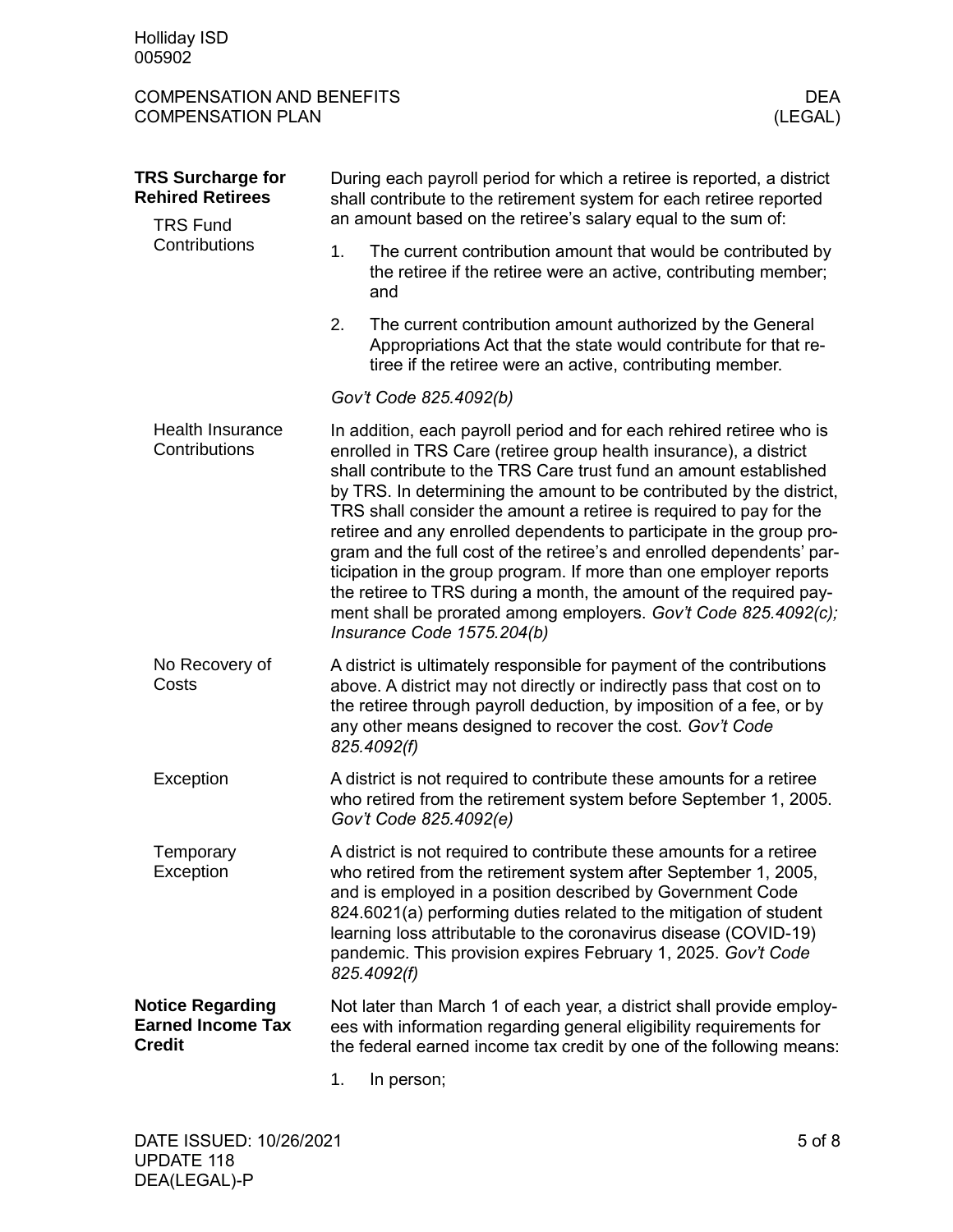# COMPENSATION AND BENEFITS DEA COMPENSATION PLAN

|                                               | 2. | Electronically at the employee's last known email address;                                                                                                                                                                                                                                                                                                                                                                                                                                               |        |
|-----------------------------------------------|----|----------------------------------------------------------------------------------------------------------------------------------------------------------------------------------------------------------------------------------------------------------------------------------------------------------------------------------------------------------------------------------------------------------------------------------------------------------------------------------------------------------|--------|
|                                               | 3. | Through a flyer included, in writing or electronically, as a pay-<br>roll stuffer; or                                                                                                                                                                                                                                                                                                                                                                                                                    |        |
|                                               | 4. | By first class mail to the employee's last known address.                                                                                                                                                                                                                                                                                                                                                                                                                                                |        |
|                                               |    | A district may not satisfy this requirement solely by posting infor-<br>mation in the workplace.                                                                                                                                                                                                                                                                                                                                                                                                         |        |
|                                               |    | In addition, a district may provide employees with IRS publications<br>and forms, or information prepared by the comptroller, relating to<br>the earned income tax credit.                                                                                                                                                                                                                                                                                                                               |        |
|                                               |    | Labor Code 104.001-.003                                                                                                                                                                                                                                                                                                                                                                                                                                                                                  |        |
| <b>Decreasing Pay</b>                         |    | The commissioner has held that a district may reduce educator<br>compensation if it gives sufficient warning of a possible reduction in<br>pay when educators can still unilaterally resign from their contracts.<br>A sufficient warning must be both formal enough and specific<br>enough to give educators a meaningful opportunity to decide<br>whether to continue employment with a district. Brajenovich v. Alief<br>Indep. Sch. Dist., Tex. Comm'r of Educ. Decision No. 021-R1O-<br>1106 (2009) |        |
| <b>Widespread Salary</b><br><b>Reductions</b> |    | The following provisions apply only to a widespread reduction in<br>the amount of annual salaries paid to classroom teachers in a dis-<br>trict based primarily on district financial conditions rather than on<br>teacher performance.                                                                                                                                                                                                                                                                  |        |
|                                               |    | For any school year in which a district has reduced the amount of<br>the annual salaries paid to classroom teachers from the amount<br>paid for the preceding school year, the district shall reduce the<br>amount of the annual salary paid to each district administrator or<br>other professional employee by a percent or fraction of a percent<br>that is equal to the average percent or fraction of a percent by<br>which teacher salaries have been reduced.                                     |        |
|                                               |    | Education Code 21.4032                                                                                                                                                                                                                                                                                                                                                                                                                                                                                   |        |
|                                               |    | A board may not reduce salaries until the district has complied with<br>the requirements at Education Code 21.4022 [see Salary Reduc-<br>tion/Furlough Process, below]. Education Code 21.4022                                                                                                                                                                                                                                                                                                           |        |
| Furlough Program                              |    | In accordance with district policy [see DFFA], a board may imple-<br>ment a furlough program and reduce the number of days of service<br>otherwise required under Education Code 21.401 [see DC] by not<br>more than six days of service during a school year if the commis-<br>sioner certifies that the district will be provided with less state and<br>local funding for that year than was provided to the district for the<br>2010-11 school year. Education Code 21.4021(a)                       |        |
| DATE ISSUED: 10/26/2021                       |    |                                                                                                                                                                                                                                                                                                                                                                                                                                                                                                          | 6 of 8 |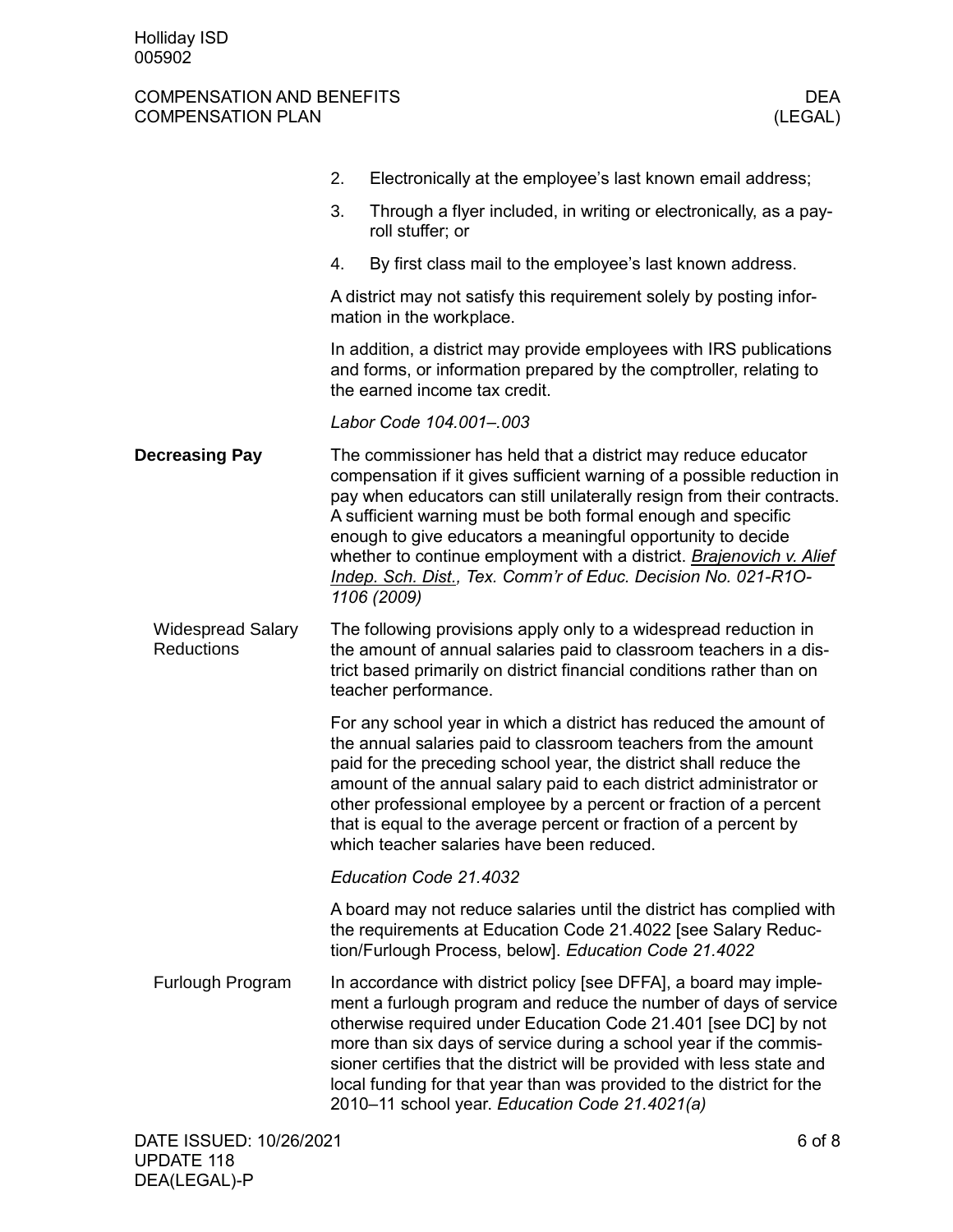# COMPENSATION AND BENEFITS DEA COMPENSATION PLAN

|                                               | A board may not implement a furlough program until the district has<br>complied with the requirements at Education Code 21.4022 [see<br>Salary Reduction/Furlough Process, below]. Education Code<br>21.4022                                                                                                                                                                                                                                                                                                                                                                                                  |
|-----------------------------------------------|---------------------------------------------------------------------------------------------------------------------------------------------------------------------------------------------------------------------------------------------------------------------------------------------------------------------------------------------------------------------------------------------------------------------------------------------------------------------------------------------------------------------------------------------------------------------------------------------------------------|
| <b>Funding Levels</b>                         | Not later than July 1 of each year, the commissioner shall<br>determine for each district whether the estimated amount of state<br>and local funding per student in weighted average daily attendance<br>to be provided to the district under the Foundation School Program<br>for maintenance and operations for the following school year is<br>less than the amount provided to the district for the 2010-11 school<br>year. If the amount estimated to be provided is less, the<br>commissioner shall certify the percentage decrease in funding to<br>be provided to the district. Education Code 48.010 |
| <b>Salaries</b>                               | Notwithstanding Education Code 21.402 (minimum salary sched-<br>ule), a board may reduce the salary of an employee who is fur-<br>loughed in proportion to the number of days by which service is re-<br>duced. Any reduction in the amount of the annual salary must be<br>equally distributed over the course of the employee's current con-<br>tract with the district.                                                                                                                                                                                                                                    |
| <b>Furlough Days</b>                          | A furlough program must subject all contract personnel to the same<br>number of furlough days. An educator may not be furloughed on a<br>day that is included in the number of days of instruction required<br>under Education Code 25.081 [see EB]. Implementation of a fur-<br>lough program may not result in an increase in the number of re-<br>quired teacher workdays. An educator may not use personal, sick,<br>or any other paid leave while the educator is on a furlough.                                                                                                                         |
| Contract<br>Resignation                       | If a board adopts a furlough program after the date by which a<br>teacher must give notice of resignation from a probationary, term,<br>or continuing contract [see DFE], an employee who subsequently<br>resigns is not subject to sanctions imposed by SBEC.                                                                                                                                                                                                                                                                                                                                                |
| No Appeal                                     | A decision by a board to implement a furlough program is final and<br>may not be appealed and does not create a cause of action or re-<br>quire collective bargaining.                                                                                                                                                                                                                                                                                                                                                                                                                                        |
|                                               | Education Code 21.4021                                                                                                                                                                                                                                                                                                                                                                                                                                                                                                                                                                                        |
| Salary Reduction /<br><b>Furlough Process</b> | A board may not implement a furlough program under Education<br>Code 21.4021 or reduce salaries until the district has complied with<br>the requirements below.                                                                                                                                                                                                                                                                                                                                                                                                                                               |
| Employee<br>Involvement                       | A district must use a process to develop a furlough program or<br>other salary reduction proposal, as applicable, that:                                                                                                                                                                                                                                                                                                                                                                                                                                                                                       |
|                                               | Includes the involvement of the district's professional staff;<br>1.<br>and                                                                                                                                                                                                                                                                                                                                                                                                                                                                                                                                   |
|                                               |                                                                                                                                                                                                                                                                                                                                                                                                                                                                                                                                                                                                               |